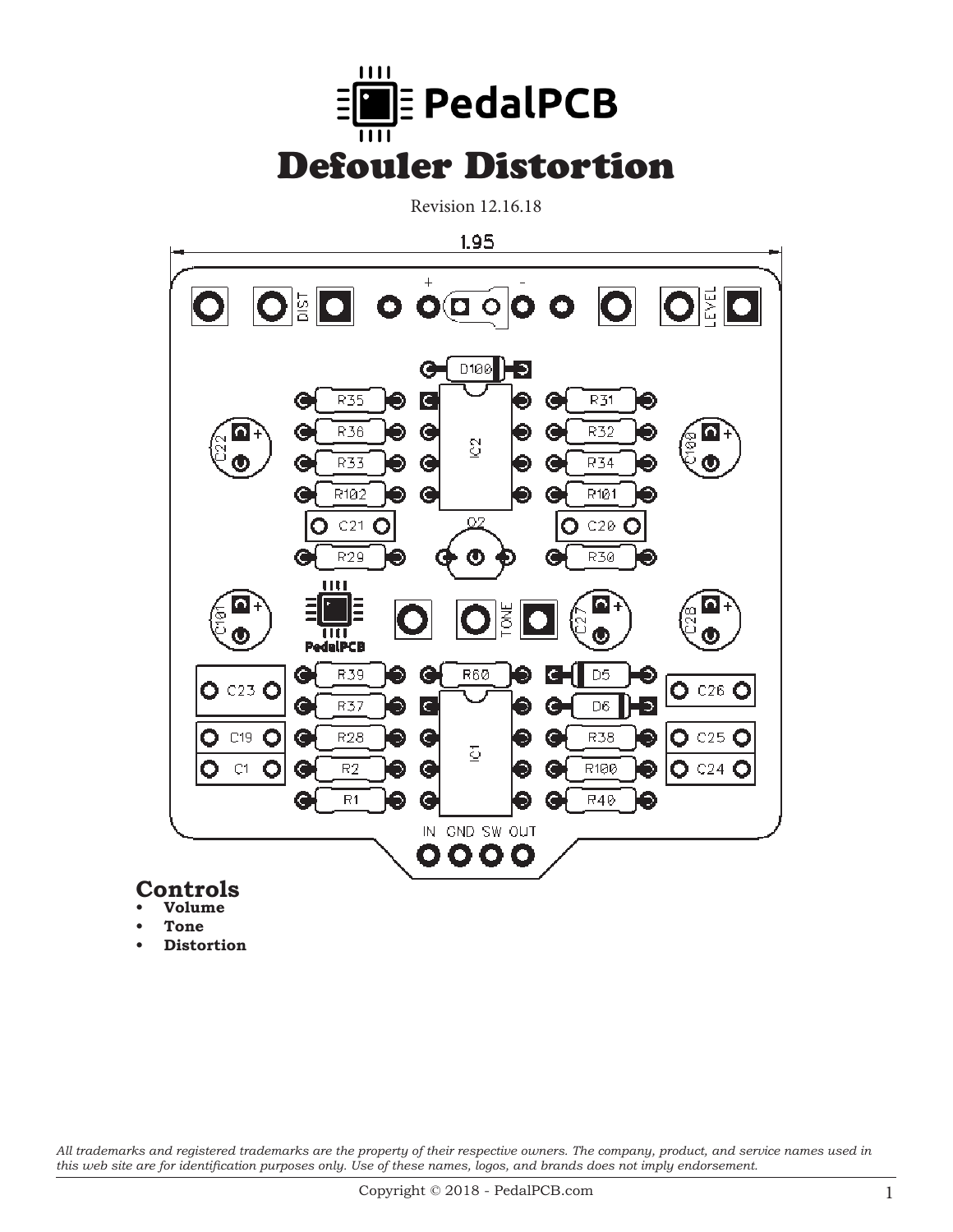

# Defouler Distortion

### Parts List

| <b>RESISTORS (1/4W)</b> |                 |  |  |  |
|-------------------------|-----------------|--|--|--|
| R1                      | $10\mathrm{K}$  |  |  |  |
| R2                      | 1 M             |  |  |  |
| <b>R28</b>              | 10K             |  |  |  |
| R29                     | 22R             |  |  |  |
| <b>R30</b>              | 100K            |  |  |  |
| R31                     | 10K             |  |  |  |
| <b>R32</b>              | 470K            |  |  |  |
| R33                     | 68K             |  |  |  |
| R34                     | 100K            |  |  |  |
| R35                     | 1 K             |  |  |  |
| R36                     | 4K7             |  |  |  |
| R37                     | 2K <sub>2</sub> |  |  |  |
| R38                     | 6K8             |  |  |  |
| R39                     | 6K8             |  |  |  |
| R40                     | 470K            |  |  |  |
| R <sub>60</sub>         | 2K2             |  |  |  |
| R <sub>100</sub>        | 4K7             |  |  |  |
| R <sub>101</sub>        | 10K             |  |  |  |

R102 10K

|                  | <b>CAPACITORS</b> |  |  |  |
|------------------|-------------------|--|--|--|
| C1               | 22n               |  |  |  |
| C19              | 47n               |  |  |  |
| C20              | 47p               |  |  |  |
| C21              | 100n              |  |  |  |
| C22              | 1u                |  |  |  |
| C23              | 470 <sub>n</sub>  |  |  |  |
| C24              | 10n               |  |  |  |
| C25              | 22n               |  |  |  |
| C26              | 100n              |  |  |  |
| C27              | 1u                |  |  |  |
| C28              | 10u               |  |  |  |
| C <sub>100</sub> | 100u              |  |  |  |
| C101             | 47u               |  |  |  |

|                    |       | <b>INTEGRATED CIRCUITS</b> |  |  |  |
|--------------------|-------|----------------------------|--|--|--|
| IC 1               | TL072 |                            |  |  |  |
| IC2                | TL072 |                            |  |  |  |
| <b>TRANSISTORS</b> |       |                            |  |  |  |

Q2 2SC732

#### **DIODES**

| 1N4148 |
|--------|
| 1N4148 |
| 1N5817 |
|        |

#### **POTENTIOMETERS**

LEVEL A100K TONE B20K DIST A250K

*Common offboard components (enclosure, footswitch, jacks, etc) are not listed*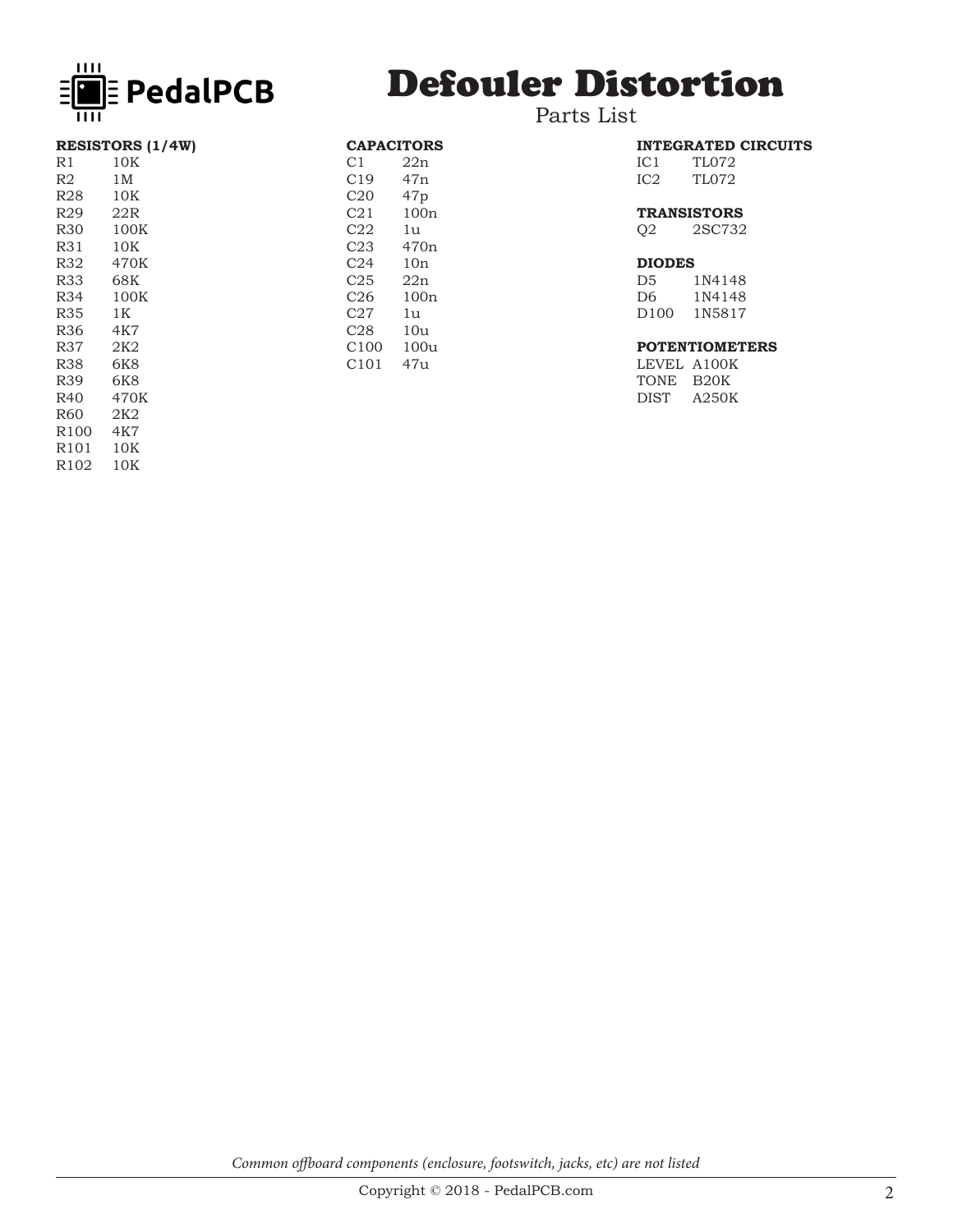**Example 2** PedalPCB<br>Defouler Distortion Defouler Distortion



Copyright © 2018 - PedalPCB.com

 $\frac{1}{2}$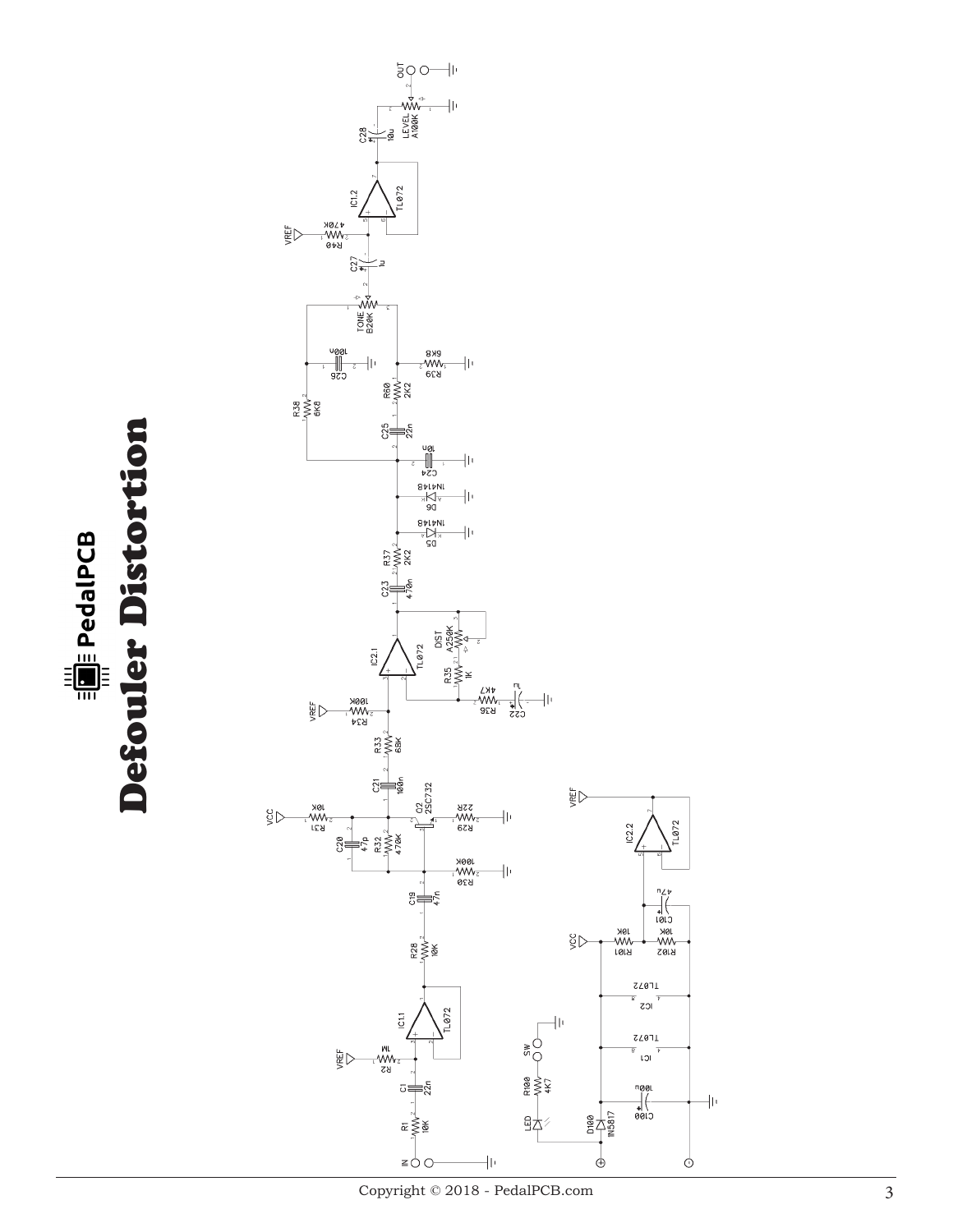

## Defouler Distortion

Wiring Diagram